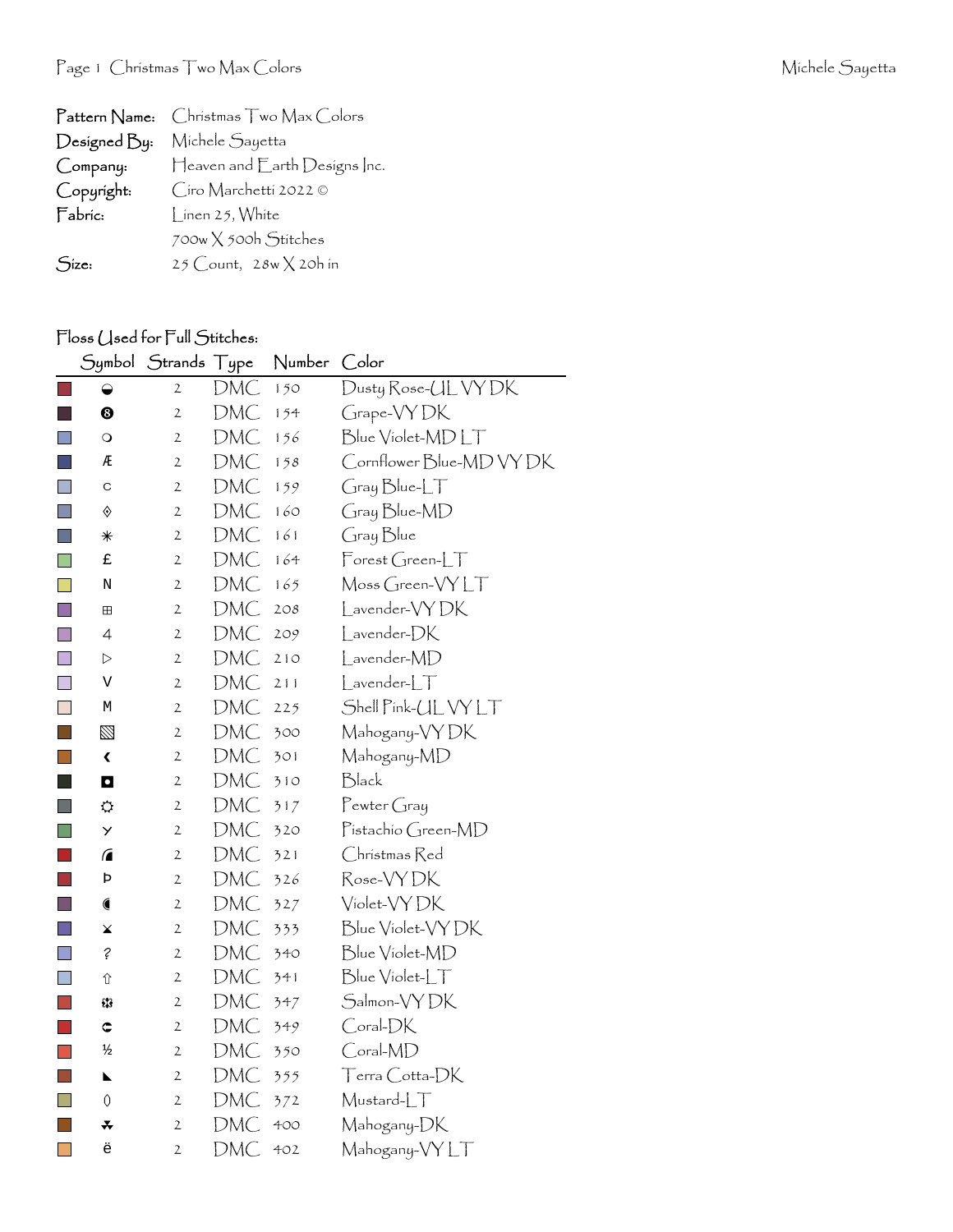|                             |                                | Symbol Strands Type |     | Number | Color                  |
|-----------------------------|--------------------------------|---------------------|-----|--------|------------------------|
|                             | $\star$                        | $\mathbf{2}$        | DMC | 434    | $Brown$ - $LT$         |
| l al                        | ↑                              | $\mathbf{2}$        | DMC | 435    | Brown-VYLT             |
| $\mathbf{I}$                | t                              | $\mathbf{2}$        | DMC | 436    | Tan                    |
|                             | &                              | $\mathbf{2}$        | DMC | 445    | $L$ emon- $LT$         |
| $\mathcal{L}_{\mathcal{A}}$ | 饕                              | $\mathbf{2}$        | DMC | 451    | Shell Gray-DK          |
|                             | 6                              | $\mathbf{2}$        | DMC | 452    | Shell Gray-MD          |
| $\mathbb{R}^{\mathbb{Z}}$   | 木                              | $\mathbf{2}$        | DMC | 469    | Avocado Green          |
| $\mathbb{R}^n$              | ⊿                              | $\mathbf{2}$        | DMC | 470    | Avocado Green-LT       |
|                             | ⊠                              | $\mathbf{2}$        | DMC | 471    | Avocado Green-VYLT     |
|                             | ್ಠಿ                            | $\mathbf{2}$        | DMC | 472    | Avocado Green-ULLT     |
|                             | ▲                              | $\mathbf{2}$        | DMC | 498    | Christmas Red-DK       |
|                             | $\frac{1}{4}$                  | $\mathbf{2}$        | DMC | 500    | Blue Green-VY DK       |
|                             | 土                              | $\mathbf{2}$        | DMC | 501    | Blue Green-DK          |
|                             | ⊠                              | $\mathbf{2}$        | DMC | 517    | Wedgewood-DK           |
| $\Box$                      | $\langle$                      | $\mathbf{2}$        | DMC | 519    | Sky Blue               |
| ×.                          |                                | $\mathbf{2}$        | DMC | 520    | Fern Green-DK          |
|                             | 9                              | $\mathbf{2}$        | DMC | 524    | Fern Green-VYLT        |
|                             |                                | $\mathbf{2}$        | DMC | 550    | Violet-VY DK           |
|                             | ╲                              | $\mathbf{2}$        | DMC | 552    | Violet-MD              |
|                             | ÿ                              | $\mathbf{2}$        | DMC | 553    | Violet                 |
|                             | ✧                              | $\mathbf 2$         | DMC | 554    | $Violet-T$             |
|                             | $^{\circledR}$                 | $\mathbf{2}$        | DMC | 561    | Celadon Greene-VYDK    |
|                             | $\mathop{\text{III}}\nolimits$ | $\mathbf{2}$        | DMC | 562    | Jade-MD                |
|                             | $\heartsuit$                   | $\mathbf{2}$        | DMC | 564    | Jade-VYLT              |
|                             | ÷.                             | $\mathbf{2}$        | DMC | 580    | Moss Green-DK          |
|                             | ┛                              | $\mathbf{2}$        | DMC | 581    | Moss Green             |
|                             | ⋈                              | $\mathbf 2$         | DMC | 597    | Turquoise              |
|                             |                                | $\mathbf{2}$        | DMC | 600    | Cranberry-VYDK         |
|                             | ♦                              | $\mathbf 2$         | DMC | 601    | Cranberry-DK           |
|                             | $\ddagger$                     | 2                   | DMC | 602    | Cranberry-MD           |
|                             | ⇦                              | $\mathbf{2}$        | DMC | 603    | Cranberry              |
|                             | $\circ$                        | $\mathbf{2}$        | DMC | 604    | $C$ ranberry- $LT$     |
|                             | n                              | $\mathbf{2}$        | DMC | 605    | Cranberry-VYLT         |
|                             | ◀                              | $\mathbf{2}$        | DMC | 606    | Bright Orange-Red      |
|                             | 5                              | $\mathbf{2}$        | DMC | 612    | $D$ rab $B$ rown- $LT$ |
|                             |                                | $\mathbf{2}$        | DMC | 640    | Beige Gray-DK          |
|                             | 5                              | $\mathbf{2}$        | DMC | 647    | Beaver Gray-MD         |
|                             | ◪                              | $\mathbf{2}$        | DMC | 666    | Christmas Red-BRT      |
|                             |                                | $\mathbf{2}$        | DMC | 699    | Christmas Green-DK     |
|                             | tυ                             | $\mathbf{2}$        | DMC | 700    | Christmas Green-DK MD  |
|                             | 圏                              | $\mathbf{2}$        | DMC | 701    | Christmas Green-MD     |
|                             | A                              | $\mathbf{2}$        | DMC | 702    | $Chr$ ístmas $G$ reen  |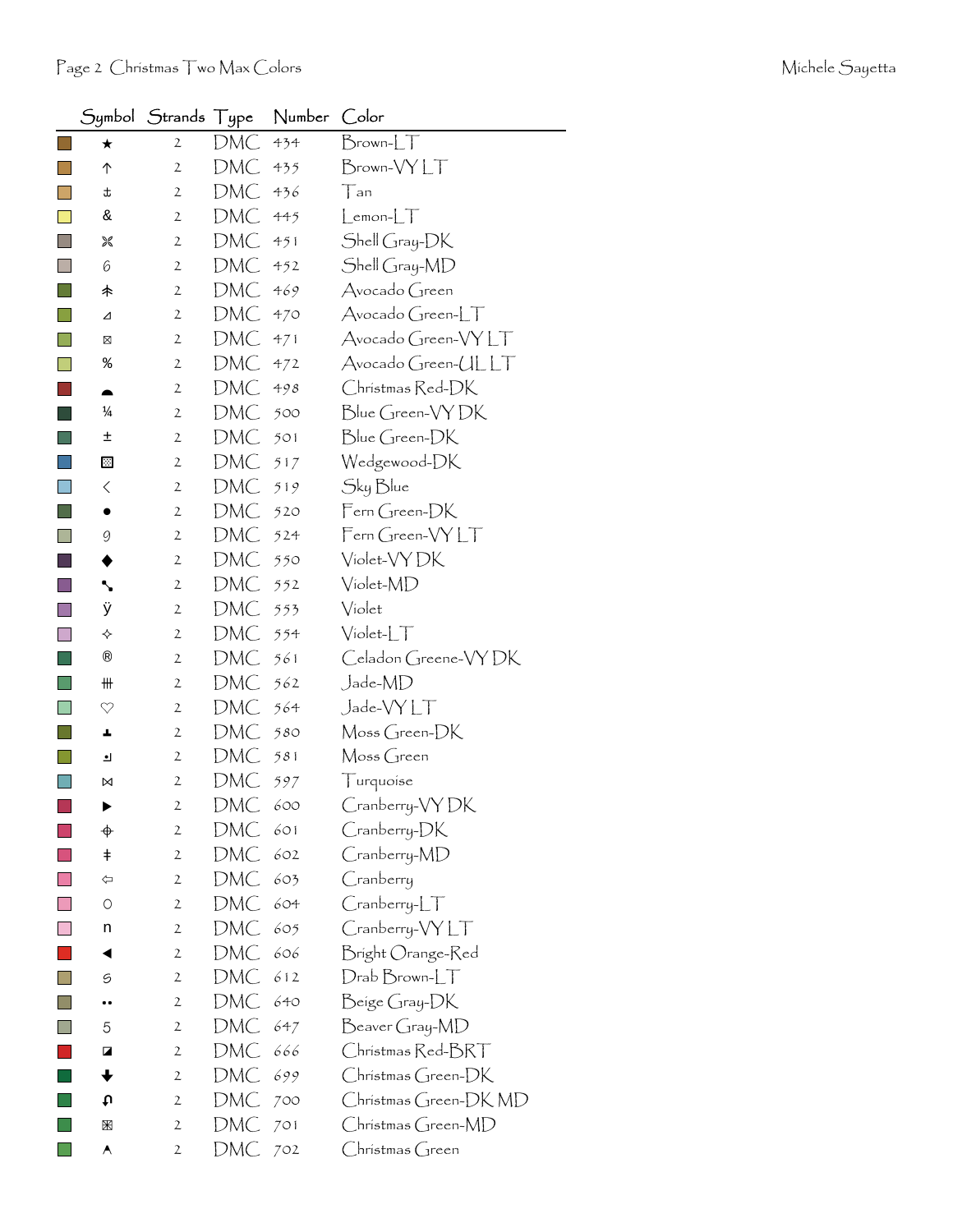| Symbol                   | Strands Type   |            | Number | Color                 |
|--------------------------|----------------|------------|--------|-----------------------|
| $\vdots$                 | 2              | DMC        | 703    | $Christmas Green-LT$  |
| 0                        | $\mathbf 2$    | DMC        | 704    | Christmas Green-VYLT  |
| ◆◆                       | $\mathbf{2}$   | DMC        | 718    | Plum                  |
| т                        | $\mathbf{2}$   | DMC        | 720    | Orange Spice-DK       |
| m                        | $\mathbf{2}$   | DMC        | 721    | Orange Spice-MD       |
| G                        | 2              | DMC        | 725    | Topaz                 |
| В                        | $\mathbf{2}$   | DMC        | 726    | TopazLT               |
| $\Omega$                 | 2              | DMC        | 728    | Topaz                 |
| œ                        | $\mathbf{2}$   | DMC        | 729    | Old Gold-MD           |
| ❖                        | 2              | DMC        | 730    | Olive Green-VY DK     |
| $\ddagger$               | $\mathbf{2}$   | DMC        | 732    | Olive Green           |
| $\overline{\mathcal{C}}$ | $\mathbf{2}$   | DMC        | 733    | Olive Green-MD        |
| Ρ                        | $\mathbf{2}$   | DMC        | 738    | Tan-VYLT              |
| 2                        | 2              | DMC        | 740    | Tangerine             |
| 3                        | $\mathbf{2}$   | DMC        | 741    | Tangerine-MD          |
| ٥                        | 2              | DMC        | 742    | Yellow-DK             |
| J                        | $\mathbf{2}$   | DMC        | 744    | Yellow-Pale           |
| ċ.                       | $\mathbf{2}$   | DMC        | 754    | $Pearb-LT$            |
| □                        | 2              | DMC        | 760    | Salmon                |
| а                        | $\mathbf{2}$   | DMC        | 772    | Yellow Green-VYLT     |
| П                        | $\mathbf{2}$   | DMC        | 779    | Cocoa-DK              |
| $\circledbullet$         | 2              | DMC        | 780    | Topaz-UL VY DK        |
| $=$                      | $\mathbf{2}$   | DMC        | 782    | Topaz-DK              |
| Ç                        | $\mathbf{2}$   | DMC        | 791    | Cornflower Blue-VY DK |
| Ä                        | 2              | DMC        | 792    | Cornflower Blue-DK    |
| V                        | $\mathbf{2}$   | DMC        | 793    | Cornflower Blue-MD    |
| 余                        | $\mathbf{2}$   | DMC        | 794    | Cornflower Blue-LT    |
|                          | $\mathfrak{2}$ | DMC        | 796    | Royal Blue-DK         |
| ш                        | $\mathbf{2}$   | <b>DMC</b> | 797    | Royal Blue            |
| //                       | $\overline{2}$ | DMC        | 798    | Delft Blue-DK         |
| 7                        | $\mathbf{2}$   | DMC        | 799    | Delft Blue-MD         |
| ☆                        | $\mathbf{2}$   | DMC        | 801    | Coffee Brown-DK       |
| ×                        | $\mathbf{2}$   | DMC        | 803    | Baby Blue-UL VY DK    |
| Q                        | $\mathbf{2}$   | DMC        | 807    | Peacock Blue          |
| L                        | $\mathbf{2}$   | DMC        | 809    | Delft Blue            |
| I                        | $\mathbf{2}$   | DMC        | 813    | $Blue-LT$             |
| Ϊ                        | $\mathbf{2}$   | DMC        | 814    | Garnet-DK             |
| Ë                        | $\mathbf{2}$   | DMC        | 815    | Garnet-MD             |
| خ                        | $\mathbf{2}$   | DMC        | 817    | Coral Red-VY DK       |
| b                        | $\mathbf{2}$   | DMC        | 819    | Baby Pink-LT          |
| ✿                        | $\mathbf{2}$   | DMC        | 820    | Royal Blue-VY DK      |
|                          | 2              | DMC        | 823    | Navy Blue-DK          |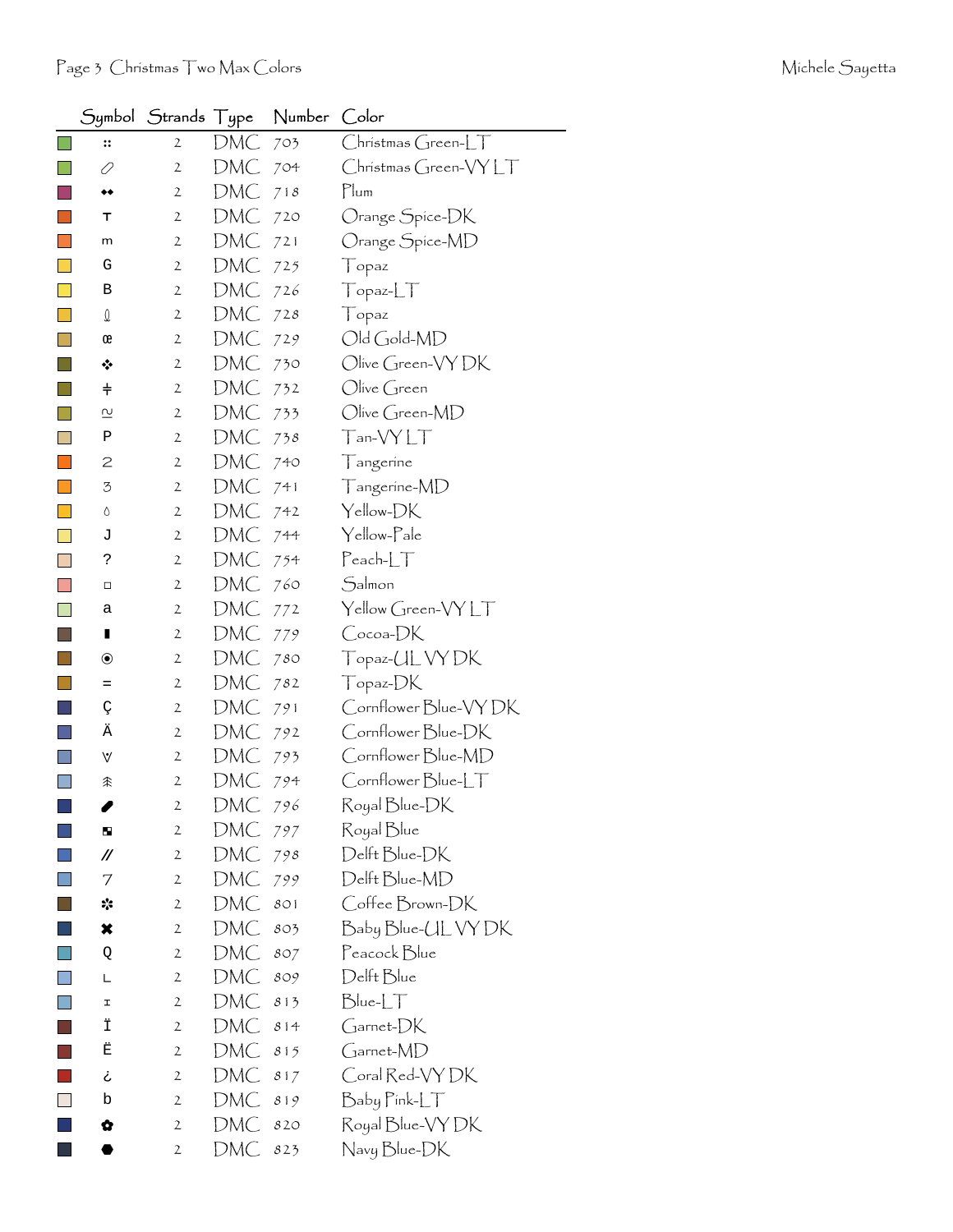|                             | Symbol                   | Strands Type   |     | Number | Color                                         |
|-----------------------------|--------------------------|----------------|-----|--------|-----------------------------------------------|
|                             | ◢                        | $\mathbf{2}$   | DMC | 825    | Blue-DK                                       |
|                             | ⊚                        | $\mathfrak{2}$ | DMC | 826    | Blue-MD                                       |
|                             | W                        | $\mathbf{2}$   | DMC | 827    | Blue-VYLT                                     |
|                             | ╱                        | 2              | DMC | 833    | Golden Olive-LT                               |
|                             | Ü                        | $\mathbf{2}$   | DMC | 834    | Golden Olive-VYLT                             |
|                             | m                        | $\mathbf{2}$   | DMC | 842    | Beige Brown-VYLT                              |
|                             | ♥                        | $\mathbf{2}$   | DMC | 890    | Pistachio Green-ULDK                          |
|                             | Ñ                        | $\mathbf{2}$   | DMC | 891    | $\mathsf{C}$ arnation- $\mathsf{D}\mathsf{K}$ |
|                             | ↖                        | $\mathbf{2}$   | DMC | 892    | $\mathsf{C}$ arnation- $\mathsf{MD}$          |
|                             | √                        | 2              | DMC | 893    | $C$ arnation- $LT$                            |
|                             | a                        | $\mathbf{2}$   | DMC | 894    | Carnation-VYLT                                |
|                             | $\mathbf{\mathbf{z}}$    | $\mathbf{2}$   | DMC | 900    | Burnt Orange-DK                               |
|                             | X                        | 2              | DMC | 902    | Antique Mauve-VY DK                           |
|                             | =                        | $\mathbf{2}$   | DMC | 904    | Parrot Green-VYDK                             |
|                             | ை                        | $\mathbf{2}$   | DMC | 905    | $\Gamma$ arrot Green- $DK$                    |
|                             |                          | 2              | DMC | 906    | Parrot Green-MD                               |
|                             | Д                        | $\mathbf{2}$   | DMC | 907    | $\Gamma$ arrot Green-L $\top$                 |
|                             | g                        | $\mathbf{2}$   | DMC | 909    | Emerald Green-VYDK                            |
|                             | ¥                        | 2              | DMC | 910    | $E$ merald Green- $DK$                        |
|                             | N                        | $\mathbf{2}$   | DMC | 911    | $E$ merald Green-MD                           |
|                             | ٠ŀ                       | $\mathbf{2}$   | DMC | 912    | Nile Green-DK                                 |
|                             | e                        | $\mathbf{2}$   | DMC | 913    | Nile Green-MD                                 |
|                             | 8                        | 2              | DMC | 915    | $Plum-DK$                                     |
|                             | 坐                        | 2              | DMC | 917    | $Plum-MD$                                     |
|                             |                          | $\mathbf{2}$   | DMC | 918    | Red Copper-DK                                 |
|                             |                          | $\mathbf{2}$   | DMC | 919    | Red Copper                                    |
|                             |                          | $\mathbf 2$    | DMC | 920    | Copper-MD                                     |
| $\mathcal{L}_{\mathcal{A}}$ | $\overline{\phantom{0}}$ | $\overline{c}$ | DMC | 921    | Copper                                        |
|                             | ⊡                        | $\mathbf{2}$   | DMC | 922    | Copper-LT                                     |
|                             | ₩                        | $\mathbf{2}$   | DMC | 931    | Antique Blue-MD                               |
|                             | Δ                        | $\mathbf{2}$   | DMC | 932    | Antique Blue-LT                               |
|                             | $\frac{3}{4}$            | $\mathbf{2}$   | DMC | 934    | Avocado Green-VYDK                            |
|                             | O                        | $\mathbf{2}$   | DMC | 936    | Avocado Green-DK MD                           |
|                             | ⇓                        | $\mathbf{2}$   | DMC | 938    | Coffee Brown-ULDK                             |
|                             |                          | $\mathbf{2}$   | DMC | 939    | Navy Blue-VY DK                               |
|                             | ◈                        | $\mathbf{2}$   | DMC | 943    | Bright Green-MD                               |
|                             | ¥                        | 2              | DMC | 946    | Burnt Orange-MD                               |
|                             | Ø                        | $\mathbf{2}$   | DMC | 947    | Burnt Orange                                  |
|                             | ¢                        | $\mathbf{2}$   | DMC | 954    | Nile Green                                    |
|                             | F                        | 2              | DMC | 955    | Nile Green-LT                                 |
|                             | $\parallel$              | $\mathbf{2}$   | DMC | 956    | $G$ eranium                                   |
|                             | ✓                        | $\mathbf{2}$   | DMC | 958    | Sea Green-DK                                  |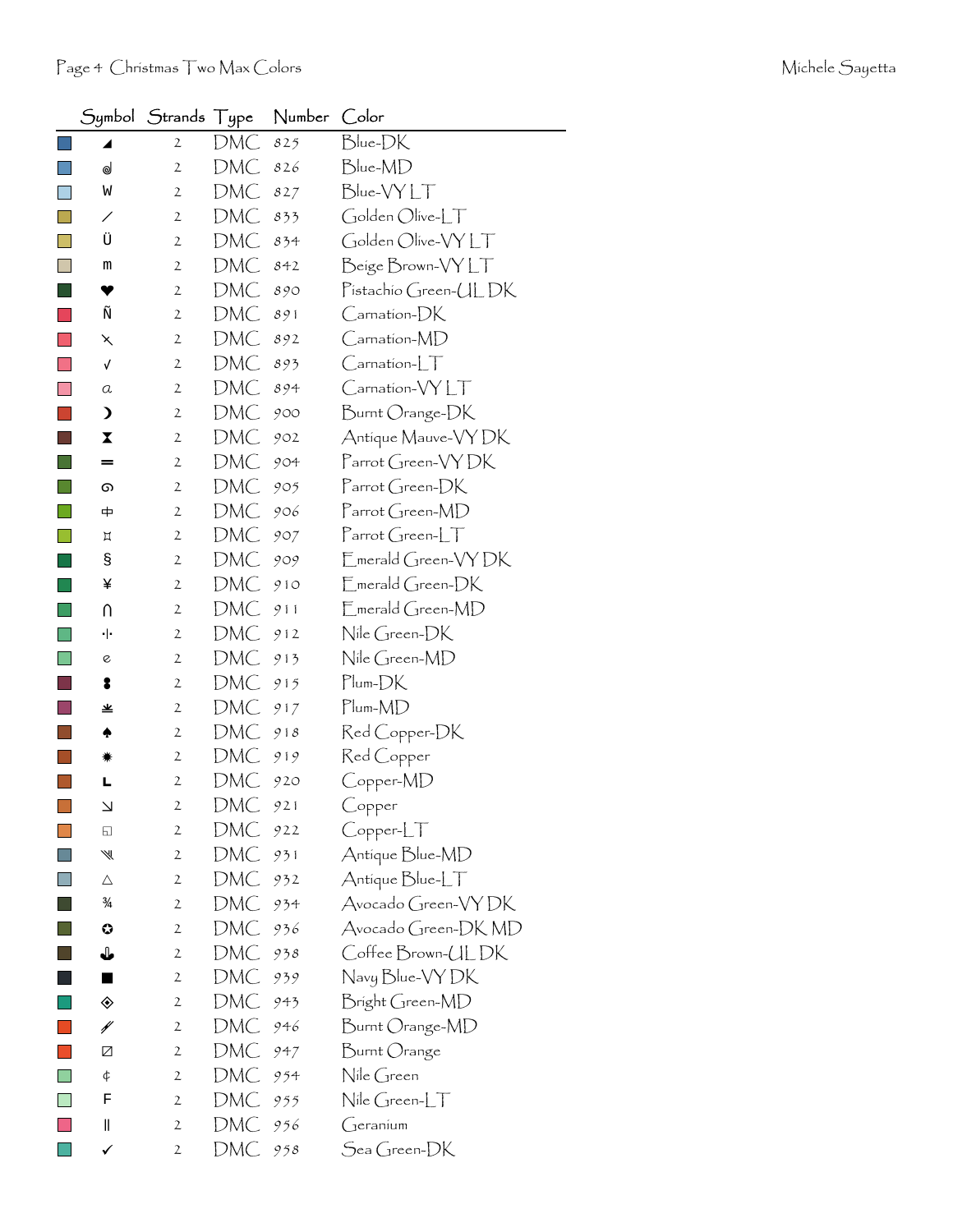|                           | Symbol                | Strands Type   |     | Number | Color                                  |
|---------------------------|-----------------------|----------------|-----|--------|----------------------------------------|
|                           | $\triangleleft$       | 2              | DMC | 959    | Sea Green-MD                           |
|                           | S                     | $\mathbf{2}$   | DMC | 961    | Dusty Rose-DK                          |
|                           | d                     | $\mathbf{2}$   | DMC | 964    | $\mathcal{S}$ ea Green- $\mathcal{LT}$ |
|                           | N                     | $\mathbf{2}$   | DMC | 966    | Baby Green-MD                          |
|                           | ≯                     | $\mathbf{2}$   | DMC | 970    | Burnt Orange-LT                        |
|                           | □                     | $\mathbf{2}$   | DMC | 976    | Golden Brown-MD                        |
|                           | Ö                     | $\mathbf{2}$   | DMC | 986    | Forest Green-VYDK                      |
|                           | ۰                     | $\mathbf{2}$   | DMC | 987    | $\mathsf{Forest}$ Green- $\mathsf{DK}$ |
|                           | ♦                     | $\mathbf{2}$   | DMC | 988    | Forest Green-MD                        |
|                           | ☆                     | $\mathbf{2}$   | DMC | 989    | Forest Green                           |
|                           | ⊕                     | $\mathbf{2}$   | DMC | 995    | Electric Blue-DK                       |
|                           | 冚                     | $\mathbf{2}$   | DMC | 996    | Electric Blue-MD                       |
|                           | ◉                     | 2              | DMC | 3012   | Khakí Green-MD                         |
|                           | ♠                     | $\mathbf{2}$   | DMC | 3031   | Mocha Brown-VY DK                      |
|                           | $\tilde{\phantom{a}}$ | $\mathbf{2}$   | DMC | 3064   | Desert Sand                            |
| ×.                        | đ                     | 2              | DMC | 3072   | Beaver Gray-VY LT                      |
|                           | @                     | $\mathbf{2}$   | DMC | 3078   | Topaz-BRT                              |
|                           | æ                     | $\mathbf{2}$   | DMC | 3326   | $Rose-LT$                              |
|                           | н                     | 2              | DMC | 3328   | Salmon-DK                              |
|                           | Χ                     | $\mathbf{2}$   | DMC | 3346   | Hunter Green                           |
|                           | Λ                     | $\mathbf{2}$   | DMC | 3348   | Yellow Green-LT                        |
|                           | ÷                     | 2              | DMC | 3350   | Dusty Rose-UL DK                       |
|                           | ٪                     | $\mathbf{2}$   | DMC | 3363   | Pine Green-MD                          |
|                           | ∗*                    | 2              | DMC | 3364   | $\mathsf{P}$ ine Green                 |
|                           |                       | $\mathbf{2}$   | DMC | 3371   | <b>Black Brown</b>                     |
|                           | #                     | $\mathbf{2}$   | DMC | 3607   | $Plum-LT$                              |
|                           | ٧                     | $\mathbf 2$    | DMC | 3608   | $Plum- VYLT$                           |
| $\overline{\mathbb{R}^n}$ | D                     | $\mathbf{2}$   | DMC | 3609   | $Plum-CLLT$                            |
|                           | H                     | $\mathbf{2}$   | DMC | 3722   | Shell Pink-MD                          |
|                           | 8                     | $\overline{2}$ | DMC | 3727   | Antique Mauve-LT                       |
|                           | ❀                     | 2              | DMC | 3746   | Blue Violet-DK                         |
|                           | r                     | $\mathbf{2}$   | DMC | 3747   | Blue Violet-VYLT                       |
|                           | ⊟                     | 2              | DMC | 3750   | Antique Blue-VY DK                     |
|                           | Α                     | 2              | DMC | 3752   | Antique Blue-VYLT                      |
|                           | %                     | 2              | DMC | 3756   | Baby Blue-UL VY LT                     |
|                           | \$                    | 2              | DMC | 3760   | Wedgewood-MD                           |
|                           | Κ                     | $\mathbf{2}$   | DMC | 3761   | Sky Blue-LT                            |
|                           | Đ                     | 2              | DMC | 3765   | Peacock Blue-VY DK                     |
|                           | )                     | $\mathbf{2}$   | DMC | 3766   | $\sf Peacock$ $\sf Blue\_\sqcup\top$   |
|                           | j                     | 2              | DMC | 3770   | Tawny-VYLT                             |
|                           | U                     | $\mathbf{2}$   | DMC | 3771   | Terra Cotta-UL VY LT                   |
|                           | ⇨                     | $\mathfrak{2}$ | DMC | 3773   | Desert Sand-MD                         |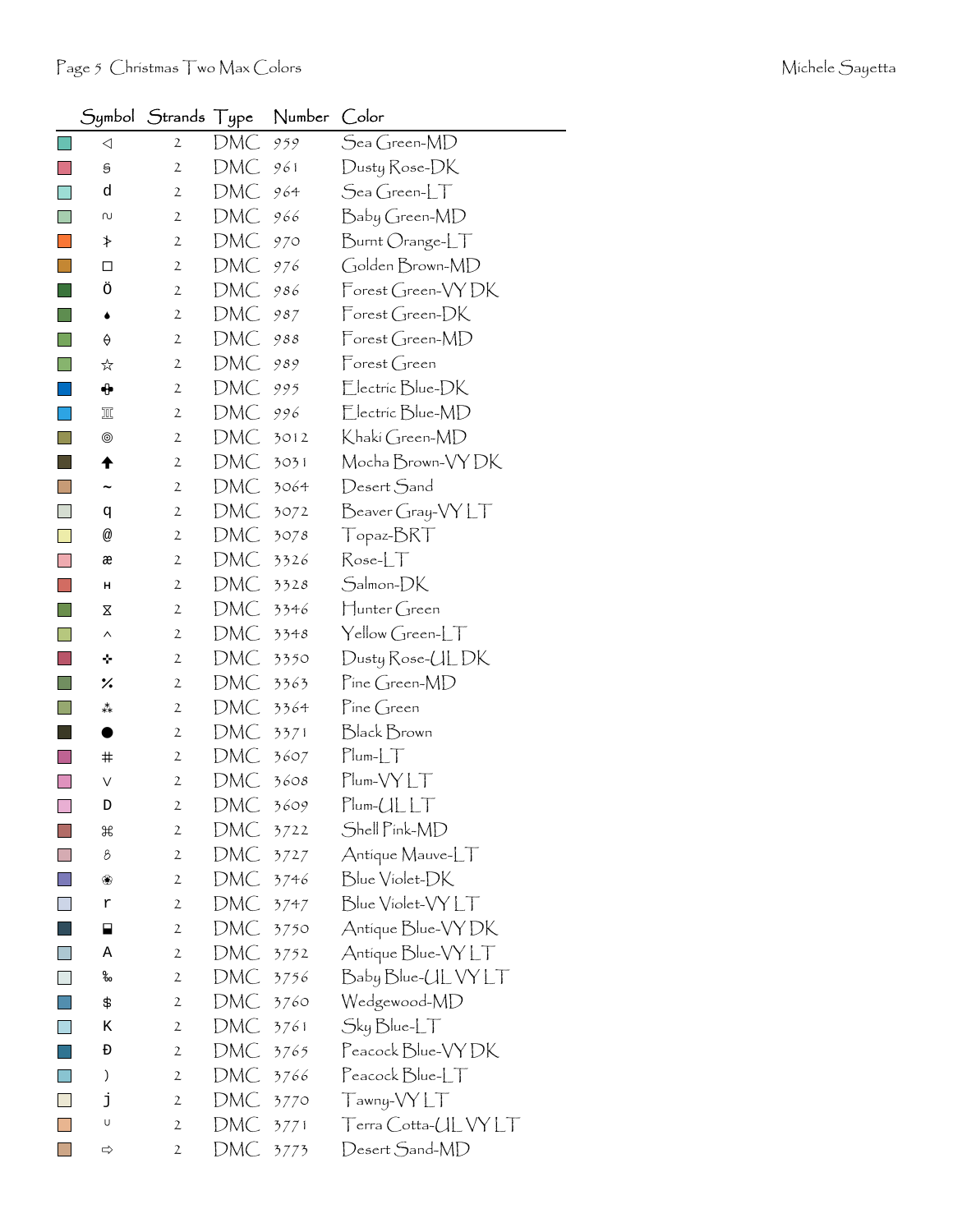|        |                        | Symbol Strands Type |     | Number | Color                       |
|--------|------------------------|---------------------|-----|--------|-----------------------------|
|        | $\ddagger$             | $\mathbf{2}$        | DMC | 3776   | Mahogany-LT                 |
|        | Ħ                      | $\mathfrak{2}$      | DMC | 3787   | Beige Gray-VYDK             |
|        | ♣                      | $\mathfrak{2}$      | DMC | 3799   | Pewter Gray-VY DK           |
|        | ¢                      | $\mathbf{2}$        | DMC | 3801   | $Ch$ rístmas $Red$ - $\Box$ |
|        | $\P$                   | $\mathbf{2}$        | DMC | 3804   | Cyclamen Pink-DK            |
|        | ൿ                      | 2                   | DMC | 3805   | Cyclamen Pink               |
|        | مر                     | $\mathbf{2}$        | DMC | 3806   | $C$ yclamen Pink-L $\top$   |
| I.     | ×                      | $\mathbf{2}$        | DMC | 3807   | Cornflower Blue             |
|        | €                      | 2                   | DMC | 3808   | Turquoise-UL VY DK          |
|        | ∗                      | $\mathbf{2}$        | DMC | 3809   | Turquoise-VYDK              |
|        | ◈                      | $\mathbf{2}$        | DMC | 3810   | Turquoise-DK                |
|        | ┥                      | 2                   | DMC | 3814   | Aquamarine                  |
|        | ▣                      | $\mathbf{2}$        | DMC | 3815   | Celadon Green-DK            |
| I.     | Œ                      | 2                   | DMC | 3816   | Celadon Green-MD            |
| n      | ⇩                      | $\mathbf{2}$        | DMC | 3819   | $\mathsf{M}$ oss Green-LT   |
|        | $\left. \right\rangle$ | 2                   | DMC | 3820   | Straw-DK                    |
|        | «                      | 2                   | DMC | 3821   | Straw                       |
| $\Box$ | š                      | $\mathbf{2}$        | DMC | 3822   | $Straw-LT$                  |
| I.     | n                      | 2                   | DMC | 3827   | Golden Brown-Pale           |
|        | Ø                      | $\mathfrak{2}$      | DMC | 3830   | Terra Cotta-MD              |
|        | ⚠                      | 2                   | DMC | 3831   | Raspberry-DK                |
| ×.     | ф                      | 2                   | DMC | 3834   | Grape-DK                    |
|        | ↖                      | $\mathbf{2}$        | DMC | 3835   | Grape-MD                    |
|        | ٦                      | $\mathbf{2}$        | DMC | 3836   | GrapherLT                   |
|        | z                      | 2                   | DMC | 3837   | Lavender-ULDK               |
|        | $\odot$                | $\mathbf{2}$        | DMC | 3838   | Lavender Blue-DK            |
|        | $\leftrightarrow$      | $\mathfrak{2}$      | DMC | 3839   | Lavender Blue-MD            |
|        |                        | 2                   | DMC | 3842   | Wedgewood-DK                |
|        |                        | $\mathbf{2}$        | DMC | 3844   | Bright Turquoise-DK         |
|        | <b>下</b>               | $\mathfrak{2}$      | DMC | 3846   | Bright Turquoise-LT         |
|        | >                      | $\mathfrak{2}$      | DMC | 3848   | Teal Green-MD               |
|        | Ŋ                      | $\mathbf{2}$        | DMC | 3851   | Bright Green                |
|        | ♦                      | $\mathfrak{2}$      | DMC | 3852   | Straw-VYDK                  |
|        | TM                     | $\mathbf{2}$        | DMC | 3854   | Autumn Gold-MD              |
|        | R                      | $\mathbf{2}$        | DMC | 3856   | Mahogany-UL VY LT           |
|        | ⋔                      | $\mathbf{2}$        | DMC | 3858   | Rosewood-MD                 |
|        | $\oplus$               | $\mathbf{2}$        | DMC | 3860   | Сосоа                       |
|        | $^{\circ}$             | $\mathbf{2}$        | DMC | 3861   | $Cocoa-LT$                  |
|        | ♧                      | 2                   | DMC | 3862   | Mocha Beige-DK              |
|        | g                      | 2                   | DMC | 3865   | Winter White                |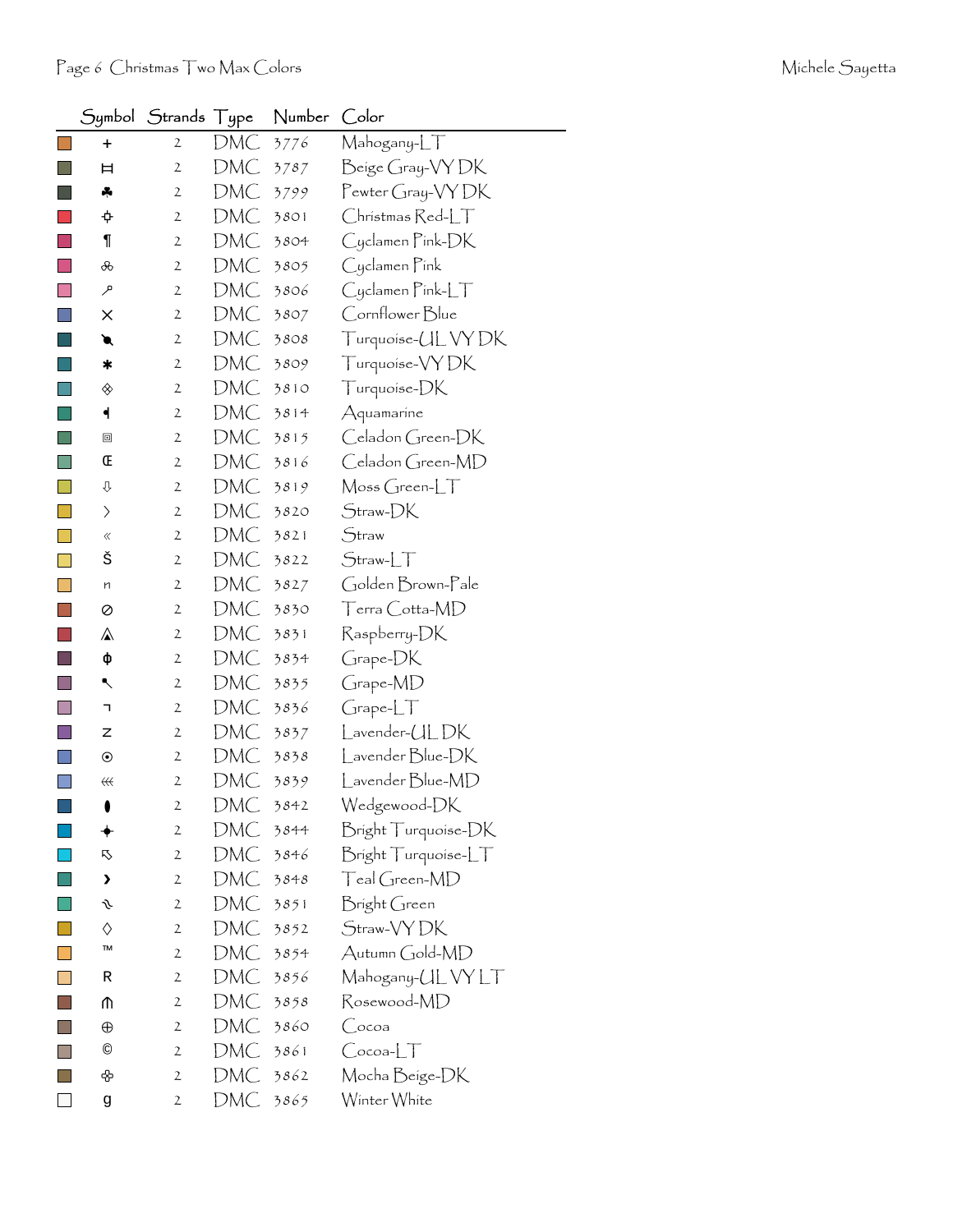## Usage Summary

Strands Per Skein: 6

Skein Length: 313.0 in

| l ype                    | Number | ∏ull  | $\mathsf{H}^{\mathsf{alt}}$ | Quarter            | $\Gamma$ etite     | $\mathsf{Back}(\mathsf{in})$ | Str(in) | Spec(in) | French Dead        |                    | $\bigcup$ kein $\bigcup$ st. |
|--------------------------|--------|-------|-----------------------------|--------------------|--------------------|------------------------------|---------|----------|--------------------|--------------------|------------------------------|
| $\square$ DMC            | 150    | 897   | $\circ$                     | $\circlearrowleft$ | $\circ$            | O.O                          | $O.O$   | O.O      | $\circ$            | $\circ$            | 1.000                        |
| $\blacksquare$ DMC       | 154    | 5013  | $\circ$                     | O                  | $\circ$            | O.O                          | O.O     | 0.0      | $\circ$            | $\circ$            | 2.000                        |
| $\square$ DMC            | 156    | 102   | $\circ$                     | O                  | $\circlearrowleft$ | O.O                          | O.O     | O.O      | O                  | O                  | 1.000                        |
| $\Box$ DMC               | 158    | 241   | O                           | O                  | $\circ$            | O.O                          | O.O     | O.O      | O                  | O                  | 1.000                        |
| $\square$ DMC            | 159    | 96    | $\circ$                     | O                  | $\circ$            | O.O                          | O.O     | 0.0      | O                  | O                  | 1.000                        |
| $\square$ DMC            | 160    | 249   | $\circ$                     | O                  | $\circ$            | O.O                          | O.O     | O.O      | O                  | O                  | 1.000                        |
| $\square$ DMC            | 161    | 127   | O                           | O                  | $\circ$            | O.O                          | O.O     | O.O      | O                  | O                  | 1.000                        |
| $\square$ DMC            | 164    | 92    | O                           | O                  | $\circ$            | O.O                          | O.O     | 0.0      | O                  | O                  | 1.000                        |
| $\square$ DMC            | 165    | 163   | $\circ$                     | O                  | $\circ$            | O.O                          | O.O     | O.O      | O                  | O                  | 1.000                        |
| $\Box$ DMC               | 208    | 474   | O                           | O                  | $\circ$            | O.O                          | O.O     | O.O      | O                  | $\circ$            | 1.000                        |
| $\square$ DMC            | 209    | 194   | $\circ$                     | O                  | $\circ$            | O.O                          | O.O     | O.O      | O                  | O                  | 1.000                        |
| $\square$ DMC            | 210    | 84    | $\circ$                     | O                  | $\circ$            | O.O                          | O.O     | O.O      | O                  | O                  | 1.000                        |
| $\square$ DMC            | 211    | 95    | $\circ$                     | $\circ$            | $\circlearrowleft$ | O.O                          | O.O     | O.O      | O                  | O                  | 1.000                        |
| $\square$ DMC            | 225    | 668   | $\circ$                     | O                  | $\circ$            | $O.O$                        | O.O     | O.O      | O                  | O                  | 1.000                        |
| $\blacksquare$ DMC       | 300    | 3183  | $\circ$                     | O                  | $\circ$            | O.O                          | O.O     | O.O      | O                  | O                  | 1.000                        |
| $\Box$ DMC               | 301    | 2072  | O                           | O                  | $\circ$            | O.O                          | O.O     | O.O      | O                  | O                  | 1.000                        |
| $\blacksquare$ DMC       | 310    | 33892 | O                           | O                  | $\circ$            | $O.O$                        | O.O     | O.O      | O                  | O                  | 10.000                       |
| $\Box$ DMC               | 317    | 661   | $\circ$                     | O                  | $\circ$            | O.O                          | O.O     | O.O      | O                  | O                  | 1.000                        |
| $\Box$ DMC               | 320    | 76    | $\circ$                     | O                  | $\circ$            | O.O                          | O.O     | O.O      | O                  | O                  | 1.000                        |
| $\blacksquare$ DMC       | 321    | 2202  | $\circ$                     | O                  | $\circ$            | O.O                          | O.O     | O.O      | O                  | O                  | 1.000                        |
| $\blacksquare$ DMC       | 326    | 1548  | $\circ$                     | $\circlearrowleft$ | $\circlearrowleft$ | O.O                          | O.O     | O.O      | O                  | $\circ$            | 1.000                        |
| $\square$ DMC            | 327    | 333   | $\circ$                     | O                  | $\circ$            | O.O                          | O.O     | O.O      | O                  | O                  | 1.000                        |
| $\square$ DMC            | 333    | 267   | O                           | O                  | $\circ$            | O.O                          | O.O     | O.O      | O                  | O                  | 1.000                        |
| $\square$ DMC            | 340    | 114   | $\circ$                     | O                  | $\circ$            | O.O                          | O.O     | O.O      | O                  | O                  | 1.000                        |
| $\square$ DMC            | 341    | 62    | $\circ$                     | O                  | $\circ$            | O.O                          | O.O     | O.O      | O                  | O                  | 1.000                        |
| $\square$ DMC            | 347    | 1892  | O                           | O                  | $\circ$            | O.O                          | O.O     | O.O      | O                  | O                  | 1.000                        |
| $\blacksquare$ DMC       | 349    | 2387  | $\circ$                     | $\circ$            | $\circ$            | O.O                          | O.O     | 0.0      | O                  | $\circ$            | 1.000                        |
| $\blacksquare$ DMC       | 350    | 1888  | O                           | O                  | $\circ$            | O.O                          | O.O     | O.O      | O                  | O                  | 1.000                        |
| $\blacksquare$ DMC 355   |        | 2709  | $\circlearrowleft$          | $\circlearrowleft$ | $\circlearrowleft$ | O.O                          | O.O     | $O.O$    | $\circlearrowleft$ | $\circlearrowleft$ | 1.000                        |
| $\square$ DMC            | 372    | 256   | $\circlearrowleft$          | $\circlearrowleft$ | $\circlearrowleft$ | O.O                          | $O.O$   | O.O      | $\circ$            | $\circlearrowleft$ | 1.000                        |
| $\square$ DMC            | 400    | 1446  | O                           | O                  | $\circ$            | O.O                          | $O.O$   | $O.O$    | O                  | O                  | 1.000                        |
| $\square$ DMC            | 402    | 1746  | $\circ$                     | O                  | $\circ$            | $O.O$                        | O.O     | $O.O$    | O                  | O                  | 1.000                        |
| $\blacksquare$ DMC $434$ |        | 1805  | $\circ$                     | O                  | $\circlearrowleft$ | $O.O$                        | $O.O$   | $O.O$    | O                  | $\circ$            | 1.000                        |
| $\square$ DMC            | 435    | 2648  | $\circ$                     | $\circlearrowleft$ | $\circ$            | $O.O$                        | $O.O$   | $O.O$    | O                  | O                  | 1.000                        |
| $\square$ DMC            | 436    | 1253  | $\circ$                     | O                  | $\circlearrowleft$ | O.O                          | $O.O$   | O.O      | O                  | $\circ$            | 1.000                        |
| $\square$ DMC            | 445    | 1277  | $\circ$                     | $\circlearrowleft$ | $\circ$            | $O.O$                        | O.O     | $O.O$    | $\circ$            | $\circ$            | 1.000                        |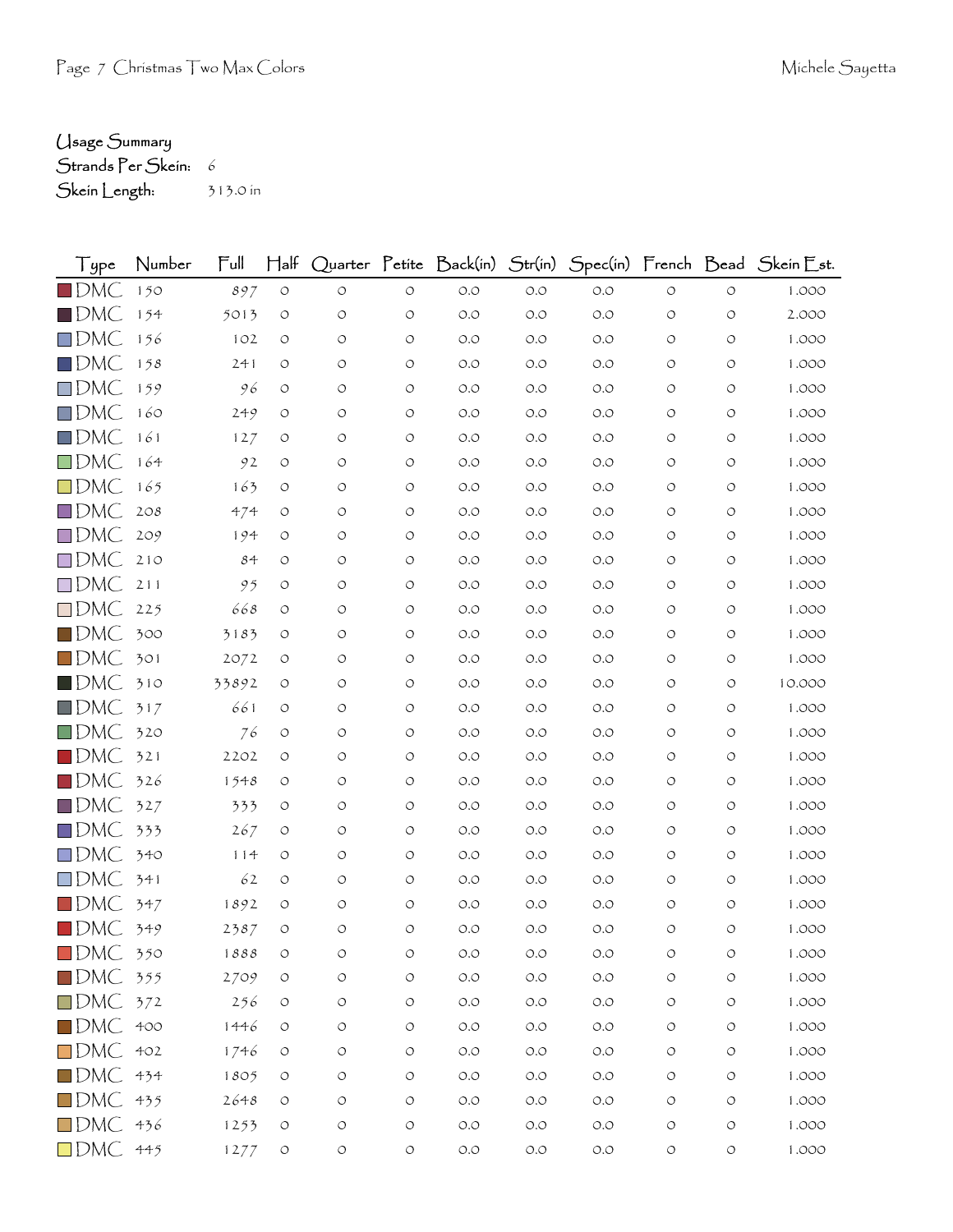| Type                   | Number | Full | $\mathsf{H\mathsf{a}\mathsf{lf}}$ |            |                    | Quarter Petíte Back(ín)              | Str(in) |       |                    |                    | Spec(in) French Bead Skein Est. |
|------------------------|--------|------|-----------------------------------|------------|--------------------|--------------------------------------|---------|-------|--------------------|--------------------|---------------------------------|
| $\square$ DMC          | 451    | 777  | $\circ$                           | $\circ$    | $\circ$            | $O.O$                                | O.O     | $O.O$ | $\circ$            | $\circ$            | 1.000                           |
| $\square$ DMC          | 452    | 963  | O                                 | $\circ$    | $\circ$            | O.O                                  | O.O     | O.O   | $\circ$            | $\circ$            | 1.000                           |
| $\square$ DMC          | 469    | 1631 | O                                 | O          | $\circ$            | O.O                                  | O.O     | O.O   | $\circ$            | O                  | 1.000                           |
| $\square$ DMC          | 470    | 1005 | $\circ$                           | O          | $\circ$            | O.O                                  | O.O     | O.O   | O                  | O                  | 1.000                           |
| $\square$ DMC          | 471    | 202  | O                                 | O          | O                  | O.O                                  | O.O     | O.O   | O                  | O                  | 1.000                           |
| $\Box$ DMC             | 472    | 148  | O                                 | O          | $\circ$            | O.O                                  | O.O     | O.O   | O                  | $\circ$            | 1.000                           |
| $\blacksquare$ DMC     | 498    | 9195 | O                                 | O          | $\circ$            | O.O                                  | O.O     | O.O   | O                  | O                  | 3.000                           |
| $\blacksquare$ DMC     | 500    | 735  | $\circ$                           | O          | $\circ$            | O.O                                  | O.O     | O.O   | O                  | O                  | 1.000                           |
| $\blacksquare$ DMC     | 501    | 290  | O                                 | O          | $\circ$            | O.O                                  | O.O     | O.O   | $\circ$            | $\circ$            | 1.000                           |
| $\Box$ DMC             | 517    | 455  | $\circ$                           | O          | $\circ$            | O.O                                  | O.O     | O.O   | O                  | O                  | 1.000                           |
| $\square$ DMC          | 519    | 132  | O                                 | O          | $\circ$            | O.O                                  | O.O     | O.O   | O                  | O                  | 1.000                           |
| $\square$ DMC          | 520    | 995  | O                                 | O          | $\circ$            | O.O                                  | O.O     | O.O   | $\circ$            | O                  | 1.000                           |
| $\square$ DMC          | 524    | 254  | O                                 | O          | O                  | O.O                                  | O.O     | O.O   | O                  | O                  | 1.000                           |
| $\blacksquare$ DMC     | 550    | 847  | O                                 | O          | $\circ$            | O.O                                  | O.O     | O.O   | O                  | O                  | 1.000                           |
| $\square$ DMC          | 552    | 114  | O                                 | O          | $\circ$            | O.O                                  | O.O     | O.O   | $\circ$            | $\circ$            | 1.000                           |
| $\square$ DMC          | 553    | 106  | O                                 | O          | $\circ$            | O.O                                  | O.O     | O.O   | O                  | O                  | 1.000                           |
| $\square$ DMC          | 554    | 92   | O                                 | O          | $\circ$            | O.O                                  | O.O     | O.O   | O                  | O                  | 1.000                           |
| $\blacksquare$ DMC     | 561    | 377  | $\circ$                           | O          | $\circ$            | O.O                                  | O.O     | O.O   | $\circ$            | $\circ$            | 1.000                           |
| $\square$ DMC          | 562    | 76   | O                                 | O          | $\circ$            | O.O                                  | O.O     | O.O   | O                  | O                  | 1.000                           |
| $\square$ DMC          | 564    | 35   | O                                 | O          | $\circ$            | O.O                                  | O.O     | O.O   | O                  | O                  | 1.000                           |
| $\square$ DMC          | 580    | 795  | O                                 | O          | $\circ$            | O.O                                  | O.O     | O.O   | $\circ$            | O                  | 1.000                           |
| $\square$ DMC          | 581    | 757  | O                                 | O          | O                  | O.O                                  | O.O     | O.O   | O                  | O                  | 1.000                           |
| $\square$ DMC          | 597    | 49   | O                                 | O          | $\circ$            | O.O                                  | O.O     | O.O   | O                  | $\circ$            | 1.000                           |
| $\blacksquare$ DMC     | 600    | 2004 | O                                 | O          | O                  | O.O                                  | O.O     | O.O   | O                  | O                  | 1.000                           |
| $\square$ DMC          | 601    | 574  | O                                 | O          | O                  | O.O                                  | O.O     | O.O   | O                  | O                  | 1.000                           |
| $\blacksquare$ DMC     | 602    | 384  | O                                 | O          | $\circ$            | O.O                                  | O.O     | O.O   | O                  | $\circ$            | 1.000                           |
| $\square$ DMC          | 603    | 741  | $\circ$                           | O          | O                  | $O.O$                                | O.O     | O.O   | $\circ$            | O                  | 1.000                           |
| $\square$ DMC          | 604    | 83   |                                   |            | O                  | O.O                                  | $O.O$   | O.O   |                    |                    | 1.000                           |
| $\Box$ DMC 605         |        | 162  | O                                 | O          | $\circ$            | $O.O$                                | O.O     | O.O   | O                  | O                  | 1.000                           |
| $\blacksquare$ DMC     | 606    | 4033 | $\circlearrowleft$                | $\bigcirc$ | $\circlearrowleft$ | $\circlearrowleft.\circlearrowright$ | $O.O$   | $O.O$ | $\circ$            | $\circ$            | 2.000                           |
| $\square$ DMC          | 612    | 803  | $\circ$                           | O          | O                  | $O.O$                                | $O.O$   | $O.O$ | $\circ$            | $\circ$            | 1.000                           |
| $\blacksquare$ DMC     | 640    | 621  | $\circ$                           | O          | $\circlearrowleft$ | $O.O$                                | O.O     | $O.O$ | O                  | O                  | 1.000                           |
| $\square$ DMC          | 647    | 409  | $\circ$                           | $\circ$    | $\circ$            | $O.O$                                | $O.O$   | $O.O$ | $\circ$            | O                  | 1.000                           |
| $\blacksquare$ DMC     | 666    | 3315 | $\circ$                           | O          | $\circ$            | $O.O$                                | $O.O$   | $O.O$ | O                  | $\circlearrowleft$ | 1.000                           |
| $\blacksquare$ DMC     | 699    | 561  | $\circ$                           | O          | $\circ$            | $O.O$                                | $O.O$   | $O.O$ | $\circ$            | O                  | 1.000                           |
| $\blacksquare$ DMC     | 700    | 838  | O                                 | O          | $\circlearrowleft$ | $O.O$                                | O.O     | O.O   | $\circ$            | O                  | 1.000                           |
| $\square$ DMC          | 701    | 1298 | O                                 | O          | $\circlearrowleft$ | $O.O$                                | $O.O$   | $O.O$ | O                  | O                  | 1.000                           |
| $\square$ DMC          | 702    | 1649 | O                                 | O          | O                  | $O.O$                                | O.O     | $O.O$ | $\circ$            | $\circ$            | 1.000                           |
| $\square$ DMC          | 703    | 633  | $\circ$                           | O          | $\circ$            | $O.O$                                | $O.O$   | $O.O$ | $\circ$            | $\circ$            | 1.000                           |
| DMC 704                |        | 478  | $\circ$                           | O          | $\circ$            | $O.O$                                | O.O     | $O.O$ | O                  | O                  | 1.000                           |
| $\blacksquare$ DMC 718 |        | 456  | $\circlearrowleft$                | O          | $\circ$            | $O.O$                                | $O.O$   | $O.O$ | $\circ$            | $\circlearrowleft$ | 1.000                           |
| $\blacksquare$ DMC 720 |        | 4528 | $\circlearrowleft$                | $\bigcirc$ | $\circlearrowleft$ | $O.O$                                | $O.O$   | $O.O$ | $\circlearrowleft$ | $\circ$            | 2.000                           |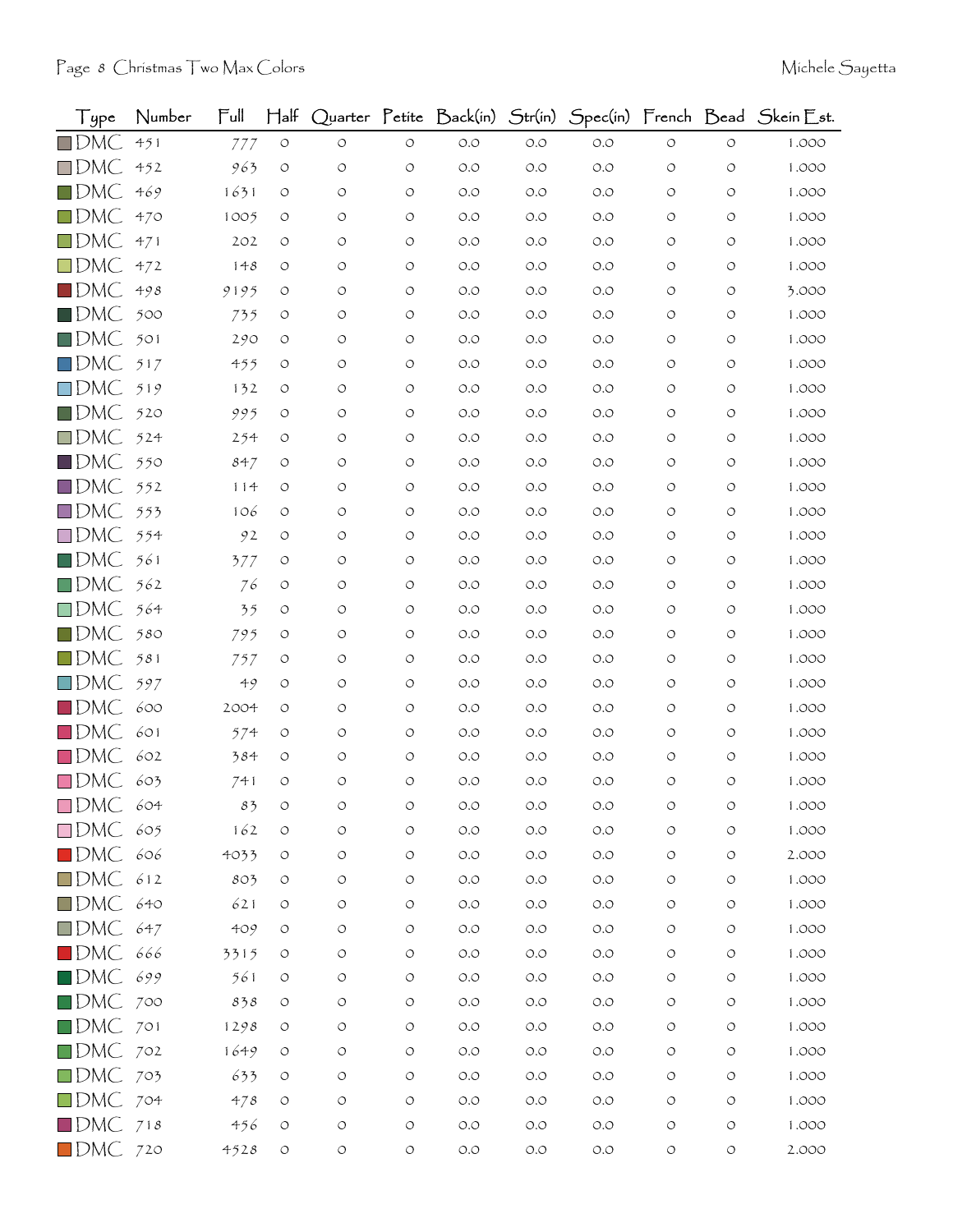| Type               | Number | Full                       | $H$ alf    |            |                    | Quarter Petite Back(in) Str(in) |       |       |            |                    | Spec(in) French Bead Skein Est. |
|--------------------|--------|----------------------------|------------|------------|--------------------|---------------------------------|-------|-------|------------|--------------------|---------------------------------|
| $\square$ DMC      | 721    | 2001                       | $\circ$    | $\circ$    | $\circ$            | $O.O$                           | $O.O$ | O.O   | $\circ$    | $\circ$            | 1.000                           |
| $\square$ DMC      | 725    | 950                        | O          | O          | $\circ$            | O.O                             | O.O   | O.O   | O          | O                  | 1.000                           |
| $\square$ DMC      | 726    | 2059                       | O          | O          | $\circ$            | O.O                             | O.O   | O.O   | O          | O                  | 1.000                           |
| $\square$ DMC      | 728    | 1018                       | O          | O          | $\circ$            | O.O                             | O.O   | O.O   | O          | O                  | 1.000                           |
| $\square$ DMC      | 729    | 593                        | O          | O          | O                  | O.O                             | O.O   | O.O   | O          | O                  | 1.000                           |
| $\square$ DMC      | 730    | 1276                       | $\circ$    | $\circ$    | $\circ$            | O.O                             | O.O   | O.O   | O          | O                  | 1.000                           |
| $\square$ DMC      | 732    | 795                        | O          | O          | $\circ$            | O.O                             | O.O   | O.O   | O          | O                  | 1.000                           |
| $\square$ DMC      | 733    | 541                        | O          | O          | $\circ$            | O.O                             | O.O   | O.O   | O          | O                  | 1.000                           |
| $\square$ DMC      | 738    | 659                        | O          | $\circ$    | $\circ$            | O.O                             | O.O   | O.O   | O          | O                  | 1.000                           |
| $\blacksquare$ DMC | 740    | 723                        | O          | O          | $\circ$            | O.O                             | O.O   | O.O   | O          | O                  | 1.000                           |
| $\square$ DMC      | 741    | 2289                       | O          | O          | O                  | O.O                             | O.O   | O.O   | O          | O                  | 1.000                           |
| $\square$ DMC      | 742    | 1134                       | O          | O          | $\circ$            | O.O                             | O.O   | O.O   | O          | O                  | 1.000                           |
| $\square$ DMC      | 744    | 789                        | O          | $\circ$    | $\circ$            | O.O                             | O.O   | O.O   | O          | O                  | 1.000                           |
| $\square$ DMC      | 754    | 928                        | O          | O          | $\circ$            | O.O                             | O.O   | O.O   | O          | O                  | 1.000                           |
| $\square$ DMC      | 760    | 307                        | O          | O          | $\circ$            | O.O                             | O.O   | O.O   | O          | O                  | 1.000                           |
| $\square$ DMC      | 772    | 99                         | O          | $\circ$    | $\circ$            | $O.O$                           | O.O   | O.O   | O          | O                  | 1.000                           |
| $\blacksquare$ DMC | 779    | 2006                       | O          | O          | $\circ$            | O.O                             | O.O   | O.O   | O          | O                  | 1.000                           |
| $\square$ DMC      | 780    | 796                        | O          | O          | $\circ$            | O.O                             | O.O   | O.O   | O          | O                  | 1.000                           |
| $\square$ DMC      | 782    | 863                        | O          | O          | $\circ$            | O.O                             | O.O   | O.O   | O          | O                  | 1.000                           |
| $\blacksquare$ DMC | 791    | 674                        | O          | O          | $\circ$            | O.O                             | O.O   | O.O   | O          | O                  | 1.000                           |
| $\square$ DMC      | 792    | 143                        | O          | O          | $\circ$            | O.O                             | O.O   | O.O   | O          | O                  | 1.000                           |
| $\square$ DMC      | 793    | 67                         | O          | O          | O                  | $O.O$                           | O.O   | O.O   | O          | O                  | 1.000                           |
| $\square$ DMC      | 794    | 24                         | O          | O          | $\circ$            | $O.O$                           | O.O   | O.O   | O          | O                  | 1.000                           |
| $\square$ DMC      | 796    | 1117                       | O          | O          | O                  | O.O                             | O.O   | O.O   | O          | O                  | 1.000                           |
| $\Box$ DMC         | 797    | 943                        | O          | $\circ$    | O                  | O.O                             | O.O   | O.O   | O          | O                  | 1.000                           |
| $\square$ DMC      | 798    | 1175                       | O          | O          | $\circ$            | O.O                             | O.O   | O.O   | O          | O                  | 1.000                           |
| $\square$ DMC      | 799    | 234                        | O          | O          | O                  | O.O                             | O.O   | O.O   | O          | O                  | 1.000                           |
| $\blacksquare$ DMC | 801    | 2680                       | O          |            | O                  | O.O                             | O.O   | O.O   |            |                    | 1.000                           |
| $\blacksquare$ DMC | 803    | 694                        | O          | O          | $\circ$            | $O.O$                           | $O.O$ | O.O   | $\circ$    | O                  | 1.000                           |
| $\square$ DMC      | 807    | 250                        | O          | $\bigcirc$ | $\circlearrowleft$ | $O.O$                           | $O.O$ | O.O   | $\circ$    | $\circ$            | 1.000                           |
| $\square$ DMC      | 809    | 198                        | O          | O          | $\circlearrowleft$ | $O.O$                           | $O.O$ | O.O   | $\circ$    | O                  | 1.000                           |
| $\square$ DMC      | 813    | 126                        | O          | O          | $\circlearrowleft$ | $O.O$                           | O.O   | O.O   | $\circ$    | O                  | 1.000                           |
| $\blacksquare$ DMC | 814    | 14145                      | O          | O          | $\circ$            | $O.O$                           | $O.O$ | O.O   | $\circ$    | O                  | 4.000                           |
| $\square$ DMC      | 815    | 11944                      | O          | O          | $\circ$            | $O.O$                           | $O.O$ | O.O   | $\circ$    | O                  | 4.000                           |
| $\blacksquare$ DMC | 817    | 9614                       | O          | O          | $\circlearrowleft$ | $O.O$                           | $O.O$ | O.O   | $\circ$    | O                  | 3.000                           |
| $\square$ DMC      | 819    | 812                        | $\bigcirc$ | O          | $\bigcirc$         | $O.O$                           | $O.O$ | O.O   | $\circ$    | O                  | 1.000                           |
| $\square$ DMC      | 820    | 1658                       | O          | O          | $\circlearrowleft$ | O.O                             | $O.O$ | O.O   | $\circ$    | O                  | 1.000                           |
| $\blacksquare$ DMC | 823    | 1927                       | O          | O          | $\circ$            | $O.O$                           | O.O   | O.O   | O          | O                  | 1.000                           |
| $\square$ DMC      | 825    | 286                        | O          | O          | $\circlearrowleft$ | $O.O$                           | $O.O$ | O.O   | $\circ$    | $\circ$            | 1.000                           |
| $\square$ DMC      | 826    | 237                        | O          | O          | $\circ$            | $O.O$                           | $O.O$ | O.O   | $\circ$    | O                  | 1.000                           |
| $\square$ DMC      | 827    | $\mathcal{S}\,\mathcal{S}$ | O          | O          | $\circlearrowleft$ | $O.O$                           | $O.O$ | O.O   | O          | $\circlearrowleft$ | 1.000                           |
| $\square$ DMC      | 833    | 551                        | $\circ$    | $\circ$    | $\circlearrowleft$ | $O.O$                           | $O.O$ | $O.O$ | $\bigcirc$ | $\circlearrowleft$ | 1.000                           |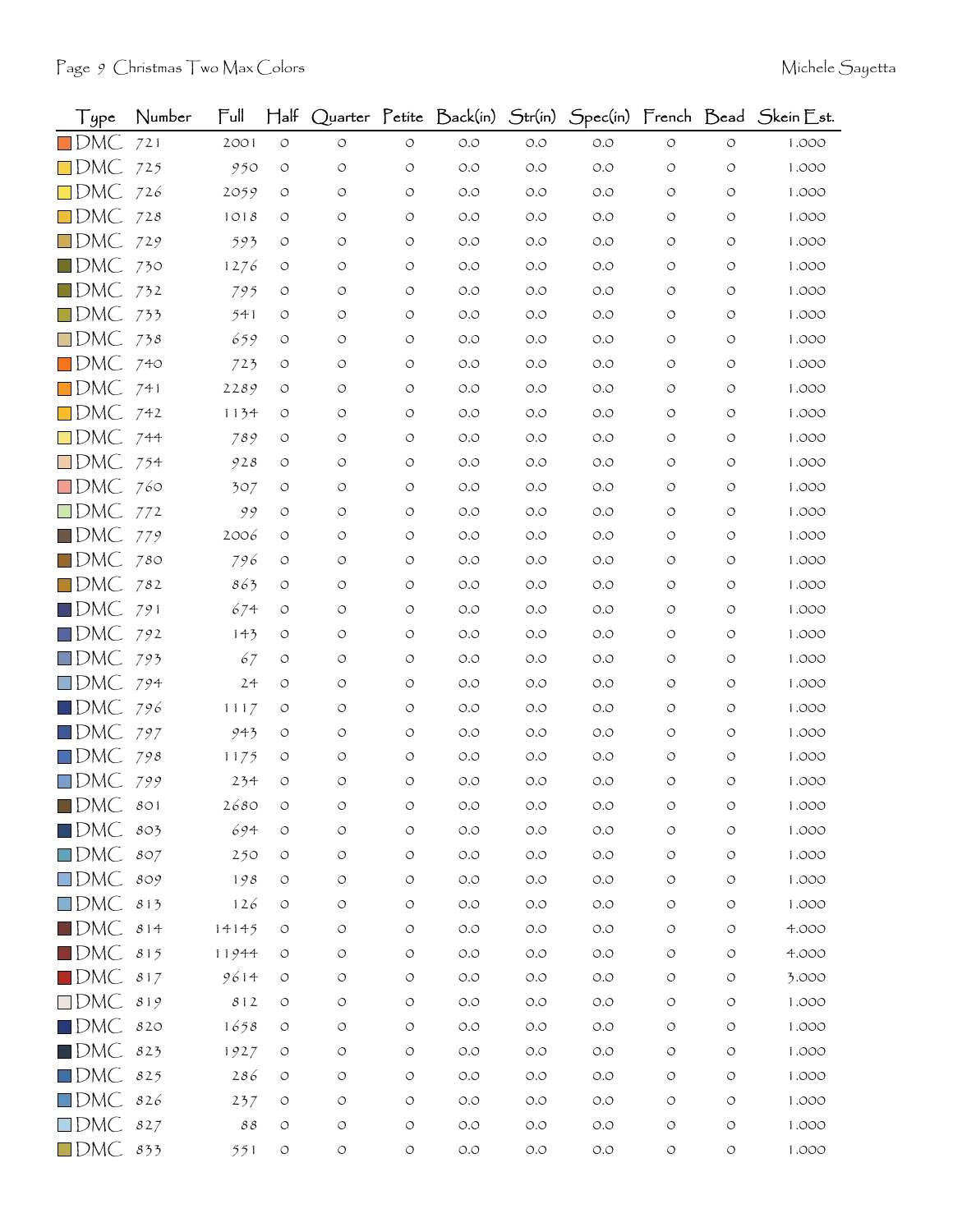| Type               | Number | Ful   | $\mathsf{H\mathsf{a}\mathsf{lf}}$ |            |                    | Quarter Petite Back(in) | Str(in) |       |                    |                    | Spec(in) French Bead Skein Est. |
|--------------------|--------|-------|-----------------------------------|------------|--------------------|-------------------------|---------|-------|--------------------|--------------------|---------------------------------|
| $\square$ DMC      | 834    | 395   | $\circ$                           | $\circ$    | $\circ$            | $O.O$                   | O.O     | $O.O$ | $\circ$            | $\circ$            | 1.000                           |
| $\Box$ DMC         | 842    | 1063  | $\circ$                           | O          | O                  | O.O                     | O.O     | $O.O$ | O                  | O                  | 1.000                           |
| $\blacksquare$ DMC | 890    | 12086 | O                                 | $\circ$    | $\circ$            | O.O                     | O.O     | O.O   | O                  | O                  | 4.000                           |
| $\blacksquare$ DMC | 891    | 436   | O                                 | O          | $\circ$            | $O.O$                   | O.O     | O.O   | O                  | O                  | 1.000                           |
| $\square$ DMC      | 892    | 648   | O                                 | O          | $\circ$            | O.O                     | O.O     | O.O   | O                  | O                  | 1.000                           |
| $\square$ DMC      | 893    | 192   | O                                 | O          | $\circ$            | O.O                     | O.O     | O.O   | $\circ$            | O                  | 1.000                           |
| $\square$ DMC      | 894    | 58    | O                                 | O          | $\circ$            | O.O                     | O.O     | O.O   | O                  | O                  | 1.000                           |
| $\blacksquare$ DMC | 900    | 5029  | O                                 | O          | $\circ$            | O.O                     | O.O     | O.O   | O                  | O                  | 2.000                           |
| $\square$ DMC      | 902    | 7930  | O                                 | O          | $\circ$            | O.O                     | O.O     | O.O   | O                  | O                  | 3.000                           |
| $\blacksquare$ DMC | 904    | 6723  | O                                 | O          | $\circ$            | O.O                     | O.O     | O.O   | O                  | O                  | 2.000                           |
| $\square$ DMC      | 905    | 4806  | O                                 | O          | $\circ$            | O.O                     | O.O     | O.O   | O                  | O                  | 2.000                           |
| $\square$ DMC      | 906    | 2098  | O                                 | O          | $\circ$            | O.O                     | O.O     | O.O   | $\circ$            | $\circ$            | 1.000                           |
| $\square$ DMC      | 907    | 776   | O                                 | O          | $\circ$            | O.O                     | O.O     | O.O   | O                  | O                  | 1.000                           |
| $\blacksquare$ DMC | 909    | 79    | O                                 | O          | O                  | $O.O$                   | O.O     | O.O   | O                  | O                  | 1.000                           |
| $\blacksquare$ DMC | 910    | 271   | O                                 | O          | $\circ$            | O.O                     | O.O     | O.O   | $\circ$            | O                  | 1.000                           |
| $\square$ DMC      | 911    | 419   | O                                 | O          | $\circ$            | O.O                     | O.O     | O.O   | O                  | O                  | 1.000                           |
| $\Box$ DMC         | 912    | 214   | O                                 | O          | $\circ$            | O.O                     | O.O     | O.O   | O                  | O                  | 1.000                           |
| $\square$ DMC      | 913    | 149   | O                                 | O          | $\circ$            | O.O                     | O.O     | O.O   | O                  | $\circ$            | 1.000                           |
| $\square$ DMC      | 915    | 979   | O                                 | O          | $\circ$            | O.O                     | O.O     | O.O   | O                  | O                  | 1.000                           |
| $\blacksquare$ DMC | 917    | 332   | O                                 | O          | $\circ$            | $O.O$                   | O.O     | O.O   | $\circ$            | O                  | 1.000                           |
| $\square$ DMC      | 918    | 3638  | O                                 | O          | $\circ$            | O.O                     | O.O     | O.O   | O                  | O                  | 1.000                           |
| $\square$ DMC      | 919    | 4716  | O                                 | O          | $\circ$            | O.O                     | O.O     | O.O   | O                  | O                  | 2.000                           |
| $\square$ DMC      | 920    | 3534  | O                                 | O          | $\circ$            | O.O                     | O.O     | O.O   | $\circ$            | O                  | 1.000                           |
| $\square$ DMC      | 921    | 3764  | O                                 | O          | O                  | O.O                     | O.O     | O.O   | O                  | O                  | 2.000                           |
| $\Box$ DMC         | 922    | 3023  | O                                 | O          | O                  | O.O                     | O.O     | O.O   | O                  | O                  | 1.000                           |
| $\Box$ DMC         | 931    | 140   | O                                 | O          | $\circ$            | $O.O$                   | O.O     | O.O   | O                  | O                  | 1.000                           |
| $\square$ DMC      | 932    | 118   | $\circ$                           | O          | $\circ$            | $O.O$                   | O.O     | O.O   | O                  | O                  | 1.000                           |
| $\blacksquare$ DMC | 934    | 5711  |                                   | O          | O                  | O.O                     | $O.O$   | O.O   | O                  | O                  | 2.000                           |
| $\blacksquare$ DMC | 936    | 3498  | O                                 | O          | $\circ$            | $O.O$                   | $O.O$   | $O.O$ | $\circ$            | $\circ$            | 1.000                           |
| $\blacksquare$ DMC | 938    | 5603  | O                                 | $\bigcirc$ | $\circlearrowleft$ | $O.O$                   | $O.O$   | $O.O$ | $\circ$            | $\circ$            | 2.000                           |
| $\blacksquare$ DMC | 939    | 3699  | $\circ$                           | O          | O                  | $O.O$                   | $O.O$   | $O.O$ | $\circ$            | $\circ$            | 2.000                           |
| $\square$ DMC      | 943    | 53    | $\circ$                           | O          | $\circlearrowleft$ | $O.O$                   | O.O     | $O.O$ | $\circ$            | $\circ$            | 1.000                           |
| $\blacksquare$ DMC | 946    | 682   | O                                 | O          | $\circ$            | $O.O$                   | $O.O$   | $O.O$ | $\circ$            | $\circ$            | 1.000                           |
| $\blacksquare$ DMC | 947    | 1567  | $\circ$                           | O          | $\circ$            | $O.O$                   | $O.O$   | $O.O$ | $\circ$            | $\circ$            | 1.000                           |
| $\square$ DMC      | 954    | 94    | O                                 | O          | $\circ$            | $O.O$                   | $O.O$   | $O.O$ | $\circ$            | $\circ$            | 1.000                           |
| $\square$ DMC      | 955    | 89    | O                                 | $\circ$    | $\circlearrowleft$ | $O.O$                   | O.O     | O.O   | $\circ$            | O                  | 1.000                           |
| $\square$ DMC      | 956    | 392   | O                                 | O          | $\circ$            | $O.O$                   | $O.O$   | $O.O$ | $\circ$            | $\circ$            | 1.000                           |
| $\square$ DMC      | 958    | 338   | $\circ$                           | O          | O                  | $O.O$                   | $O.O$   | $O.O$ | $\circ$            | $\circ$            | 1.000                           |
| $\square$ DMC      | 959    | 238   | $\circ$                           | O          | $\circ$            | $O.O$                   | $O.O$   | $O.O$ | $\circ$            | $\circ$            | 1.000                           |
| $\Box$ DMC         | 961    | 269   | O                                 | O          | $\circ$            | $O.O$                   | $O.O$   | $O.O$ | $\circ$            | $\circ$            | 1.000                           |
| $\Box$ DMC 964     |        | 280   | O                                 | O          | O                  | $O.O$                   | $O.O$   | $O.O$ | O                  | $\circlearrowleft$ | 1.000                           |
| DMC 966            |        | 46    | $\circ$                           | O          | $\circlearrowleft$ | $O.O$                   | $O.O$   | $O.O$ | $\circlearrowleft$ | $\bigcirc$         | 1.000                           |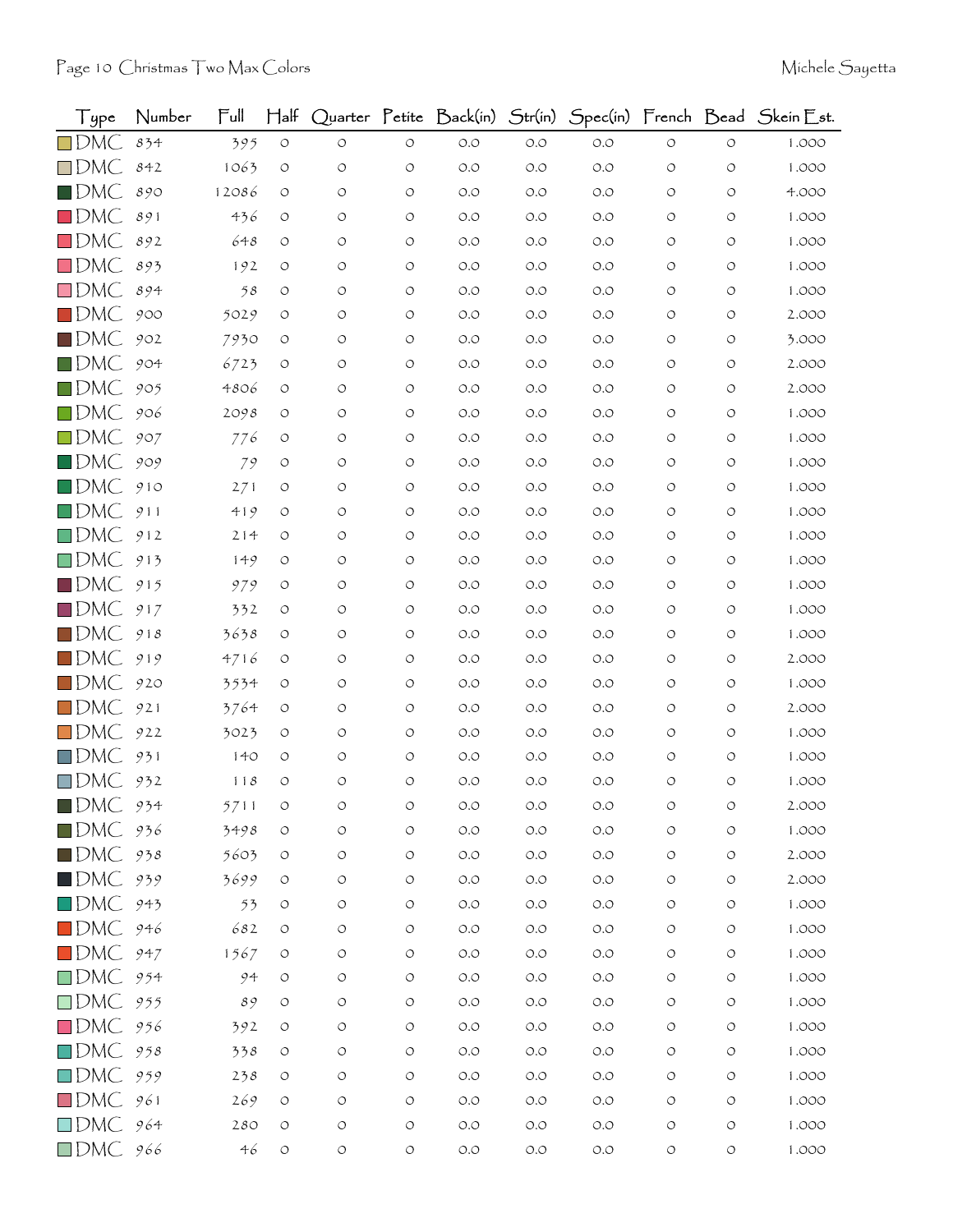| Type               | Number | Ful                        | $\mathsf{H\mathsf{a}\mathsf{lf}}$ |            |                    | Quarter Petite Back(in) | Str(in) |       |                    |                    | Spec(in) French Bead Skein Est. |
|--------------------|--------|----------------------------|-----------------------------------|------------|--------------------|-------------------------|---------|-------|--------------------|--------------------|---------------------------------|
| $\square$ DMC      | 970    | 1327                       | $\circ$                           | $\circ$    | $\circ$            | $O.O$                   | O.O     | $O.O$ | $\circ$            | $\circ$            | 1.000                           |
| $\square$ DMC      | 976    | 1245                       | $\circ$                           | O          | O                  | O.O                     | O.O     | $O.O$ | O                  | $\circ$            | 1.000                           |
| $\square$ DMC      | 986    | 4746                       | O                                 | O          | $\circ$            | O.O                     | O.O     | O.O   | $\circ$            | O                  | 2.000                           |
| $\square$ DMC      | 987    | 464                        | O                                 | O          | $\circ$            | O.O                     | O.O     | O.O   | O                  | O                  | 1.000                           |
| $\square$ DMC      | 988    | 301                        | O                                 | O          | $\circ$            | O.O                     | O.O     | O.O   | $\circ$            | O                  | 1.000                           |
| $\square$ DMC.     | 989    | 70                         | O                                 | O          | $\circ$            | $O.O$                   | O.O     | O.O   | $\circ$            | $\circ$            | 1.000                           |
| $\blacksquare$ DMC | 995    | 456                        | O                                 | O          | $\circ$            | O.O                     | O.O     | O.O   | $\circ$            | O                  | 1.000                           |
| $\square$ DMC      | 996    | 1376                       | O                                 | O          | $\circ$            | O.O                     | O.O     | O.O   | O                  | O                  | 1.000                           |
| $\square$ DMC      | 3012   | 836                        | O                                 | O          | $\circ$            | O.O                     | O.O     | O.O   | $\circ$            | $\circ$            | 1.000                           |
| $\square$ DMC      | 3031   | 1729                       | O                                 | O          | $\circ$            | O.O                     | O.O     | O.O   | O                  | O                  | 1.000                           |
| $\square$ DMC      | 3064   | 1586                       | O                                 | O          | $\circ$            | O.O                     | O.O     | O.O   | O                  | O                  | 1.000                           |
| $\Box$ DMC         | 3072   | 821                        | O                                 | O          | $\circ$            | O.O                     | O.O     | O.O   | $\circ$            | $\circ$            | 1.000                           |
| $\square$ DMC      | 3078   | 1382                       | O                                 | O          | $\circ$            | O.O                     | O.O     | O.O   | $\circ$            | O                  | 1.000                           |
| $\square$ DMC      | 3326   | 220                        | O                                 | O          | O                  | O.O                     | O.O     | O.O   | O                  | O                  | 1.000                           |
| $\square$ DMC      | 3328   | 919                        | O                                 | O          | $\circ$            | O.O                     | O.O     | O.O   | $\circ$            | $\circ$            | 1.000                           |
| $\square$ DMC      | 3346   | 1143                       | O                                 | O          | $\circ$            | O.O                     | O.O     | O.O   | O                  | O                  | 1.000                           |
| $\square$ DMC      | 3348   | 65                         | $\circ$                           | O          | $\circ$            | O.O                     | O.O     | O.O   | $\circ$            | O                  | 1.000                           |
| $\square$ DMC      | 3350   | 199                        | O                                 | O          | $\circ$            | O.O                     | O.O     | O.O   | $\circ$            | $\circ$            | 1.000                           |
| $\square$ DMC      | 3363   | 230                        | O                                 | O          | $\circ$            | O.O                     | O.O     | O.O   | O                  | O                  | 1.000                           |
| $\Box$ DMC         | 3364   | $\mathcal{S}\,\mathcal{S}$ | $\circ$                           | O          | $\circ$            | O.O                     | O.O     | O.O   | $\circ$            | $\circ$            | 1.000                           |
| $\blacksquare$ DMC | 3371   | 14914                      | O                                 | O          | $\circ$            | O.O                     | O.O     | O.O   | $\circ$            | $\circ$            | 5.000                           |
| $\square$ DMC      | 3607   | 465                        | O                                 | O          | $\circ$            | O.O                     | O.O     | O.O   | O                  | O                  | 1.000                           |
| $\square$ DMC      | 3608   | 358                        | $\circ$                           | O          | $\circ$            | O.O                     | O.O     | O.O   | $\circ$            | O                  | 1.000                           |
| $\square$ DMC      | 3609   | 202                        | O                                 | O          | $\circ$            | O.O                     | O.O     | O.O   | $\circ$            | O                  | 1.000                           |
| $\square$ DMC      | 3722   | 1880                       | O                                 | O          | O                  | O.O                     | O.O     | O.O   | O                  | O                  | 1.000                           |
| $\square$ DMC      | 3727   | 423                        | O                                 | O          | $\circ$            | O.O                     | O.O     | O.O   | O                  | O                  | 1.000                           |
| $\square$ DMC      | 3746   | 159                        | O                                 | O          | $\circ$            | $O.O$                   | O.O     | O.O   | $\circ$            | O                  | 1.000                           |
| $\square$ DMC      | 3747   | 78                         | O                                 | O          | O                  | $O.O$                   | O.O     | O.O   | O                  | O                  | 1.000                           |
| $\blacksquare$ DMC | 3750   | 845                        | $\circlearrowleft$                | O          | $\circ$            | $O.O$                   | $O.O$   | $O.O$ | $\circlearrowleft$ | $\circlearrowleft$ | 1.000                           |
| $\square$ DMC      | 3752   | 97                         | O                                 | $\bigcirc$ | $\circ$            | $O.O$                   | $O.O$   | $O.O$ | $\circ$            | $\circ$            | 1.000                           |
| $\square$ DMC      | 3756   | 338                        | O                                 | O          | O                  | $O.O$                   | $O.O$   | $O.O$ | $\circ$            | $\circ$            | 1.000                           |
| $\square$ DMC      | 3760   | 449                        | $\circ$                           | O          | $\circ$            | $O.O$                   | $O.O$   | $O.O$ | $\circ$            | $\circ$            | 1.000                           |
| $\square$ DMC      | 3761   | 121                        | O                                 | O          | $\circ$            | $O.O$                   | $O.O$   | $O.O$ | $\circ$            | $\circ$            | 1.000                           |
| $\square$ DMC      | 3765   | 933                        | $\circlearrowleft$                | O          | $\circ$            | $O.O$                   | $O.O$   | $O.O$ | $\circ$            | $\circ$            | 1.000                           |
| $\square$ DMC      | 3766   | 478                        | O                                 | O          | $\circ$            | $O.O$                   | $O.O$   | $O.O$ | $\circ$            | $\circ$            | 1.000                           |
| $\square$ DMC      | 3770   | 1566                       | $\circ$                           | O          | $\circlearrowleft$ | $O.O$                   | $O.O$   | O.O   | $\circ$            | O                  | 1.000                           |
| $\square$ DMC      | 3771   | 491                        | O                                 | O          | $\circ$            | $O.O$                   | $O.O$   | $O.O$ | $\circ$            | O                  | 1.000                           |
| $\square$ DMC      | 3773   | 1197                       | O                                 | O          | O                  | $O.O$                   | $O.O$   | $O.O$ | $\circ$            | $\circ$            | 1.000                           |
| $\square$ DMC      | 3776   | 2175                       | $\circ$                           | O          | $\circ$            | $O.O$                   | $O.O$   | $O.O$ | $\circ$            | $\circ$            | 1.000                           |
| $\blacksquare$ DMC | 3787   | 842                        | O                                 | O          | $\circ$            | $O.O$                   | $O.O$   | $O.O$ | $\circ$            | $\circ$            | 1.000                           |
| $\blacksquare$ DMC | 3799   | 1486                       | $\circ$                           | O          | O                  | $O.O$                   | $O.O$   | $O.O$ | $\circ$            | $\bigcirc$         | 1.000                           |
| $\blacksquare$ DMC | 3801   | 1983                       | $\circ$                           | $\bigcirc$ | $\circlearrowleft$ | $O.O$                   | $O.O$   | $O.O$ | $\circlearrowleft$ | $\bigcirc$         | 1.000                           |